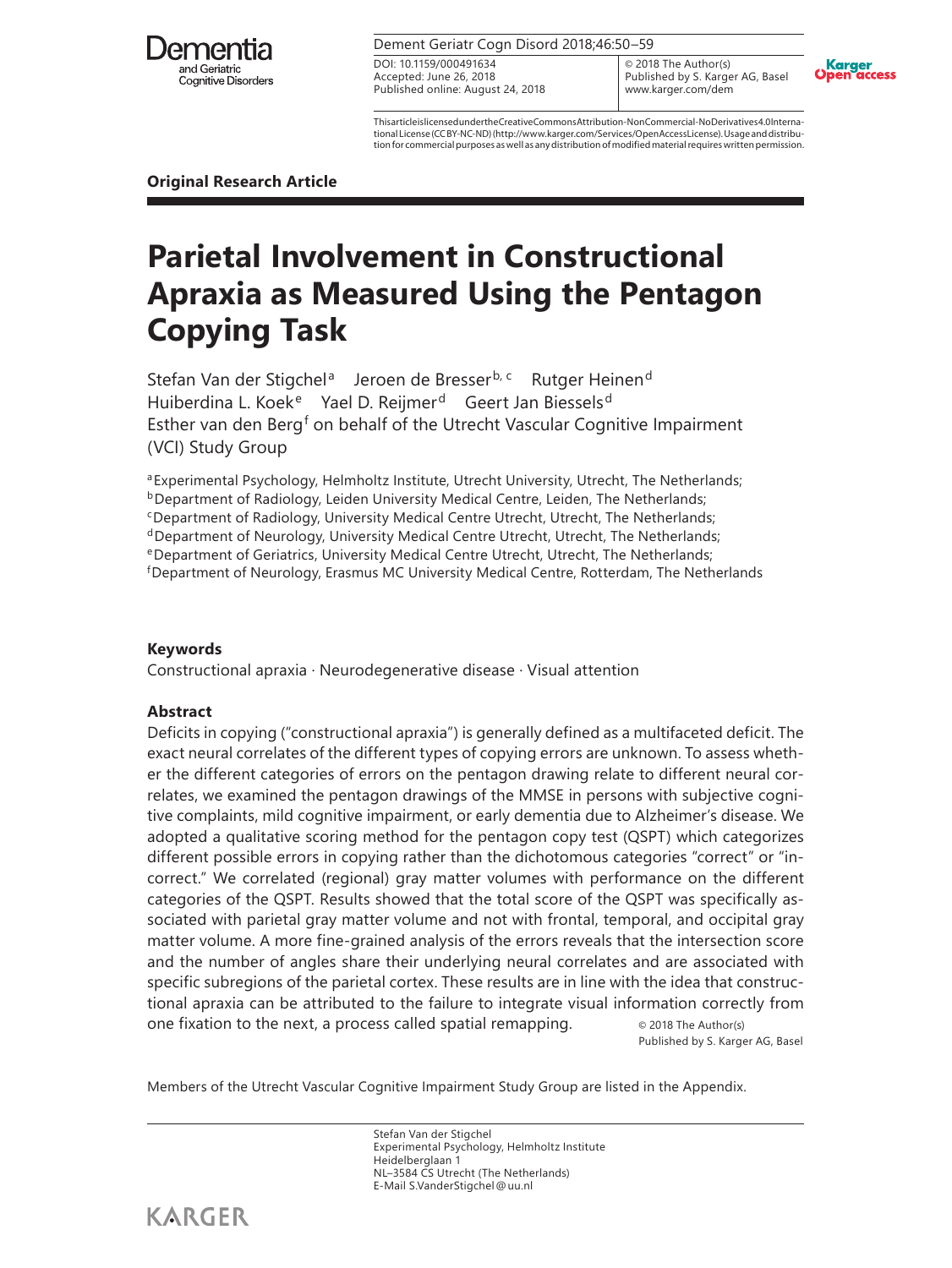| Dement Geriatr Cogn Disord 2018;46:50-59 |                                                        |  |
|------------------------------------------|--------------------------------------------------------|--|
| DOI: 10.1159/000491634                   | © 2018 The Author(s). Published by S. Karger AG, Basel |  |



www.karger.com/dem

Copying a drawing is a complex cognitive operation that involves various cognitive domains, including visual perception, visual imagery, and graphic production (i.e., translating the visual image to a motor command [1]). Deficits in copying can occur after stroke [2, 3], but are also observed in Alzheimer's disease (AD) [4, 5], dementia with Lewy bodies [4], and patients with mild cognitive impairment (MCI) [5, 6]. Deficits in copying are generally referred to as "constructional apraxia," defined as an acquired deficit in copying even simple drawings accurately, without difficulties in making individual motor movements [7]. Besides difficulties in copying, constructional apraxia is also characterized by problems in building and assembling objects. Ala et al. [4] reported that 60% of patients with AD included in their study had drawing difficulties, as objectified using the Pentagon copying task of the Mini-Mental State Examination (MMSE).

 The range of cognitive functions involved in copying implies that a unifying explanation for all constructional apraxia is implausible. Given that a widespread neural network is required for accurate copying [8], damage to different parts of this network could result in different symptoms on copying tasks. It has therefore been suggested that constructional apraxia should not be considered a unitary deficit, but is better defined as a multifaceted deficit that can be the result of different neural correlates [9]. It has indeed been suggested that deficits after frontal or parietal damage differ [for a review, see 10]. In this explanation, damage to the frontal regions is more related to errors in perseveration, resulting in patients producing the same figure repeatedly, and errors in planning, resulting in poor overall organization [11]. Parietal damage results in rotational errors and errors in orientation [12], due to deficits in visuospatial and selective attention. It has recently even been proposed that the key deficit in constructional apraxia is the failure to integrate visual information correctly from one eye movement fixation to the next, a crucial function of the posterior parietal cortex [3]. However, the exact neural correlates of the different types of copying errors are currently unknown.

 Copying can be assessed using a wide range of tasks, with some studies using the pentagon copying task of the MMSE [e.g., 13] and other studies using the Rey-Osterrieth complex figure [e.g., 3]. The pentagon copying task is particularly interesting, given the wide use of the MMSE to assess general cognitive abilities and the known time benefits of using short drawing tests early in the disease process [14]. Qualitative and reproducible methods to evaluate the pentagon sub-item have long been lacking, however. This has resulted in a debate in the literature about the criteria for considering a copy normal or abnormal [e.g., 15], casting doubt about the observed dissociations between the different neurodegenerative disorders based on the pentagon copying task. Recently, a qualitative scoring method for the pentagon copy test was developed with a good interrater and intrasubject reliability [16]. This method, termed the "qualitative scoring method for the pentagon copy test" (QSPT), categorizes different possible errors in copying, resulting in more information about the quality of the copy than the dichotomous categories "correct" or "incorrect." The use of dichotomous categories potentially omits relevant information on the cognitive processes associated with copying figures. This new approach is therefore promising, as specific errors on this copying test could point to specific underlying neural correlates. QSPT allows for scoring the pentagon drawing on various specific categories, such as the correct number of angles, the correct distance between the objects, and any possible incorrect rotation that might be present in the copy. For instance, Mitolo et al. [17] proposed that the number of angles is the optimal way to distinguish between dementia with Lewy bodies and AD [see also 6].

Currently, the different neural correlates of the individual categories of the QSPT are lacking. Therefore, to assess whether the different categories of errors on the pentagon drawing relate to different neural correlates, we examined the pentagon drawings in a memory clinic population, specifically persons with subjective cognitive complaints (SCC),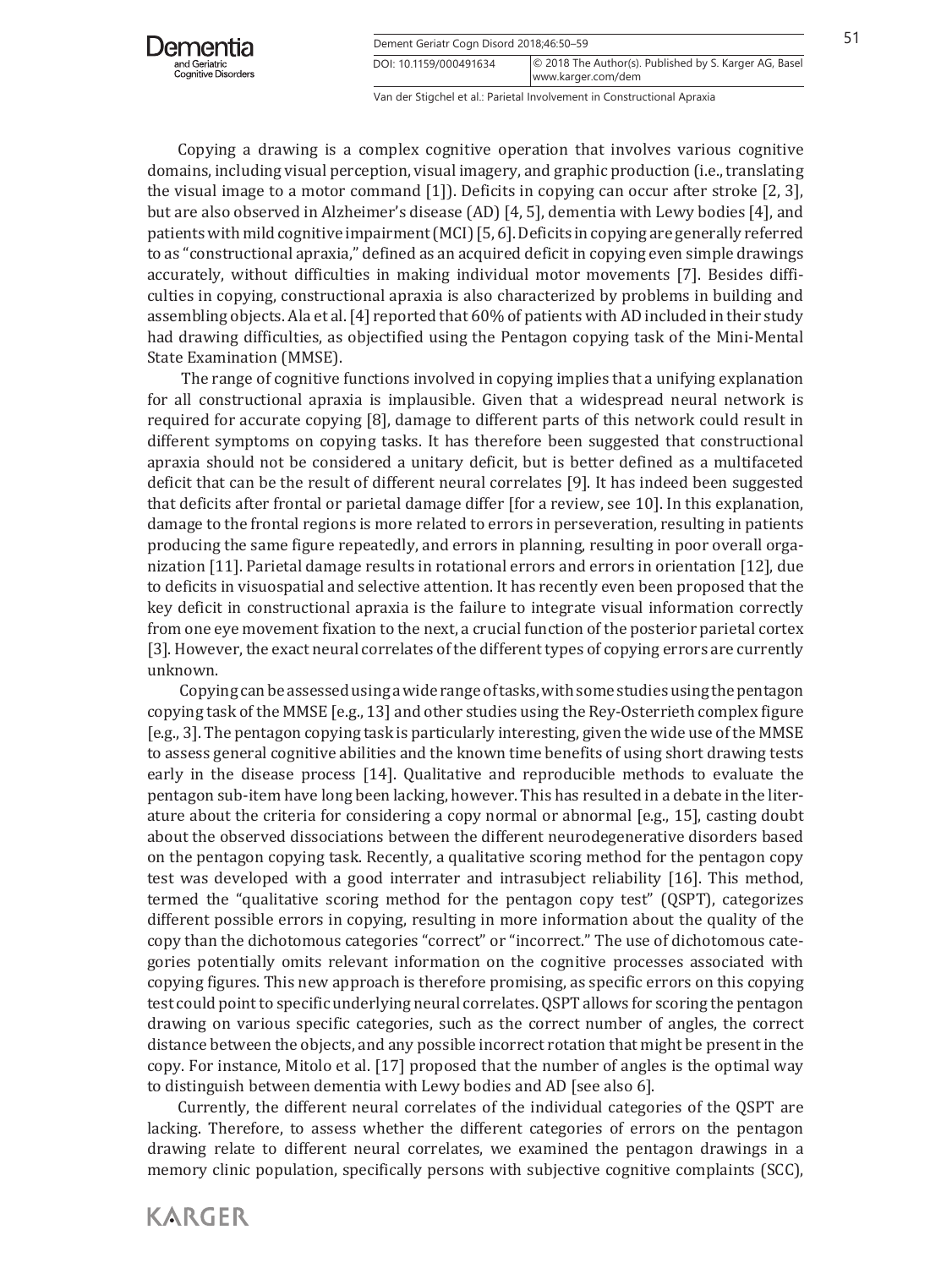

| Dement Geriatr Cogn Disord 2018;46:50-59 |                                                                              | - - |
|------------------------------------------|------------------------------------------------------------------------------|-----|
| DOI: 10.1159/000491634                   | © 2018 The Author(s). Published by S. Karger AG, Basel<br>www.karger.com/dem |     |

MCI, or early dementia due to AD. More specifically, we correlated (regional) gray matter volumes on 3T MRI with performance on the different categories of the QSPT. Based on the previous literature, we expected errors in perseveration and planning to be associated with lower frontal gray matter volumes, whereas errors in the spatial relationship among constituent elements to be associated with lower parietal gray matter volumes.

## **Methods**

#### *Participants*

Ninety-four participants with cognitive complaints were recruited through the memory clinic at the University Medical Center Utrecht between October 2009 and February 2013. Eligibility criteria for a standardized research workup for these patients were: (1) Mini-Mental Status Examination (MMSE) score  $\geq$ 20, (2) no other psychiatric or neurological disorder that could affect cognitive functioning apart from neurodegenerative disorders or cerebrovascular disease, (3) no recent nondisabling stroke (<2 years) or any disabling stroke, major depression or a history of alcohol or substance abuse. The standardized evaluation included medical history, physical and neurological examination, laboratory testing (general measures, such as glucose, kidney functioning, hemoglobin, and TSH, which are commonly performed in a memory clinic setting), neuropsychological assessment (described later in more detail), and a 3T MRI scan. Four participants were excluded due to unreliable volumetric measurements on MRI (e.g., movement artefacts). For the present study, all participants with a diagnosis of early dementia due to AD (eAD), amnestic MCI (aMCI), or SCC were included. Diagnoses were established in a multidisciplinary meeting according to internationally accepted criteria (NINCDS-ADRDA criteria for AD [18]; Petersen criteria for aMCI, i.e. 1.5 SD below the normative average [19]).

Forty-one participants met the criteria for eAD (30 probable AD, 11 possible AD). Patients with other types of dementia (*n* = 4) were excluded. Thirty-eight participants met the criteria for aMCI. Participants with SCC (*n* = 7) were included if they had acquired SCC, without objective impairments on neuropsychological testing. For the purpose of this study, participants with SCC were included to ensure a wider total performance range on neuropsychological assessment and gray matter volumes on MRI. The study was carried out in accordance with the principles of the Declaration of Helsinki and approved by the local ethics committee. All participants gave written informed consent.

#### *Neuropsychological Assessment*

Participants performed a standardized neuropsychological assessment. Tests were administered by a trained neuropsychologist and covered the major cognitive functions. Briefly, the test battery included the following tests: the forward condition of the Digit Span (Wechsler Adult Intelligence Scale 3rd edition, WAIS-III) was used to assess attention. Working memory was assessed with the backward condition of the WAIS-III Digit Span. For memory, the Visual Association Test and the Dutch version of the Rey Auditory Verbal Learning Test (RAVLT, immediate and delayed recall) were used. The Trail Making Test was included as a measure of processing speed (Part A) and executive functioning (Part B/Part A ratio). Similarly, the Stroop Color Word Test was used to assess processing speed (Card I and II) and executive functioning (Card III/Card II ratio). Executive functioning and language were additionally assessed using a Category Fluency test (animal naming). Visual perception was assessed with the Incomplete Letters and Position Discrimination subtests of the Visual Object and Space Perception battery (VOSP). The Mini Mental-State Examination (MMSE) was included as a measure of global cognition functioning.

## *Reevaluation of MMSE-Pentagon Scoring*

Copying the overlapping pentagons is a standard sub-item of the MMSE. Traditionally, it is scored dichotomously as either correct or incorrect. A correct copy entails the reproduction of two figures with 5 angles that intersect forming a four-angled figure. Qualitative evaluation of the pentagon copy is generally not performed, thereby omitting potentially relevant information on the cognitive processes associated with copying figures. To this aim, Caffarra et al. [16] introduced a qualitative and reproducible method to evaluate the pentagon copy (qualitative scoring method of the pentagon copy test; QSPT). It takes into account five criteria of judgment (Table 1): number of angles, distance/intersection between the two figures, closing/ opening of the contour, rotation of one or both pentagons, and closing-in. A total score is also calculated corresponding to the sum of the individual scores of each parameter, ranging from 0 to 13. All pentagon

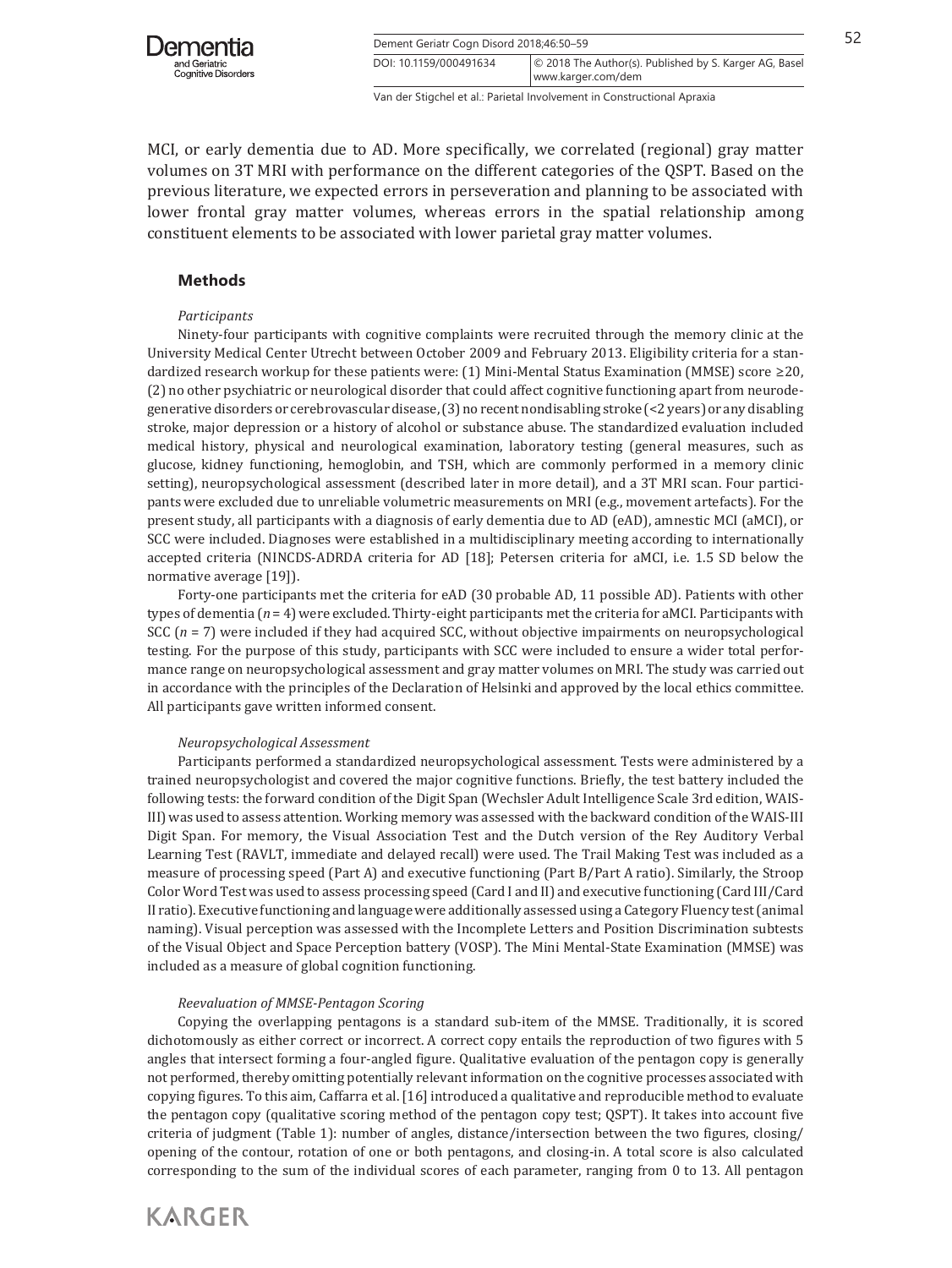| mentia                             | Dement Geriatr Cogn Disord 2018;46:50-59 |                                                                              |  |
|------------------------------------|------------------------------------------|------------------------------------------------------------------------------|--|
| ıd Geriatric<br>ognitive Disorders | DOI: 10.1159/000491634                   | © 2018 The Author(s). Published by S. Karger AG, Basel<br>www.karger.com/dem |  |
|                                    |                                          | Van der Stigchel et al.: Parietal Involvement in Constructional Apraxia      |  |

| Parameter                       | Performance                                                        | Score          |
|---------------------------------|--------------------------------------------------------------------|----------------|
| 1. Number of angles             | 10                                                                 | 4              |
|                                 | $10+1$                                                             | 3              |
|                                 | $10+2$                                                             | 2              |
|                                 | $7 - 5$                                                            | 1              |
|                                 | $5$ or $>12$                                                       | $\Omega$       |
| 2. Distance/intersection        | Correct intersection                                               | 4              |
|                                 | Wrong intersection                                                 | 3              |
|                                 | Contact without intersection                                       | 2              |
|                                 | No contact, distance <1 cm                                         | 1              |
|                                 | No contact, distance >1 cm                                         | $\Omega$       |
| 3. Closure/opening <sup>a</sup> | Closing both figures                                               | 2              |
|                                 | Closing only one figure                                            | 1              |
|                                 | Opening both figures                                               | $\Omega$       |
| 4. Rotation <sup>b</sup>        | Correct orientation of both figures                                | $\overline{c}$ |
|                                 | Rotation of one figure (either one figure is absent or it is not a |                |
|                                 | pentagon, then it is not assessable)                               |                |
|                                 | Rotation of both figures (or both not assessable like pentagons)   | $\Omega$       |
| 5. Closing-in                   | Absent                                                             | 1              |
|                                 | Present                                                            | 0              |
| Total                           | Sum of $1-5$                                                       | $0 - 13$       |

#### **Table 1.** Qualitative scoring method of the pentagon copying test (QSPT) [16]

Scoring criteria based on Caffarra et al. [16]. <sup>a</sup> Figure is considered close even though two sides do not touch each other but the distance is  $\leq 1$  mm. <sup>b</sup> When there is no figure or figure is not a pentagon (then rotation is not assessable) the score is 0. When rotation is less than 45°, figure is not considered rotated. Tremor is ignored.

drawings were collected from the original MMSE forms and were independently reevaluated according to the QSPT criteria by two of the authors (S.v.d.S., E.v.d.B.). Any discrepancies between the scores were solved in a consensus meeting. See scoring examples in Figure 1.

#### *MRI Data*

MRI data were acquired on a Philips 3T scanner (Achieva; Philips, Best, The Netherlands). For each participant, a standardized MRI scan protocol was performed, consisting of a 3D T1-weighted sequence (192 slices, voxel size: 1.00 × 1.00 × 1.00 mm, repetition time/echo time: 7.9/4.5 ms). The 3D T1-weighted images were processed using the recon-all pipeline in Freesurfer (http://surfer.nmr.mgh.harvard.edu [20]). Within this pipeline, the brain mask and reconstructed cortical surfaces were visually inspected, and segmentation inaccuracies were manually corrected according to the Freesurfer user guidelines. The Desikan-Killiany gyral-based cortical atlas [21] was used to subdivide the gray matter segmentations into anatomical/functional brain regions. The gray matter volumes per lobe and per brain region were extracted and used for further analyses.

#### *Statistical Analysis*

Between-group differences in characteristics were analyzed with analysis of variance for continuous variables, Mann-Whitney U tests for nonparametric data, and  $\chi^2$  tests for proportions. The association between the total QSPT score and gray matter volume of the total frontal, parietal, temporal, and occipital lobes was examined in the total study population by linear regression analysis adjusted for age, sex, and total intracranial volume. In case of a statistically significant association, subsequent linear regression analysis was performed on the gray matter volume of the subareas of this lobe and the subscores of the QSPT (adjusted for age, sex, and total intracranial volume). As no participant showed closing-in on the pentagon copy, this variable was dropped from the analysis.

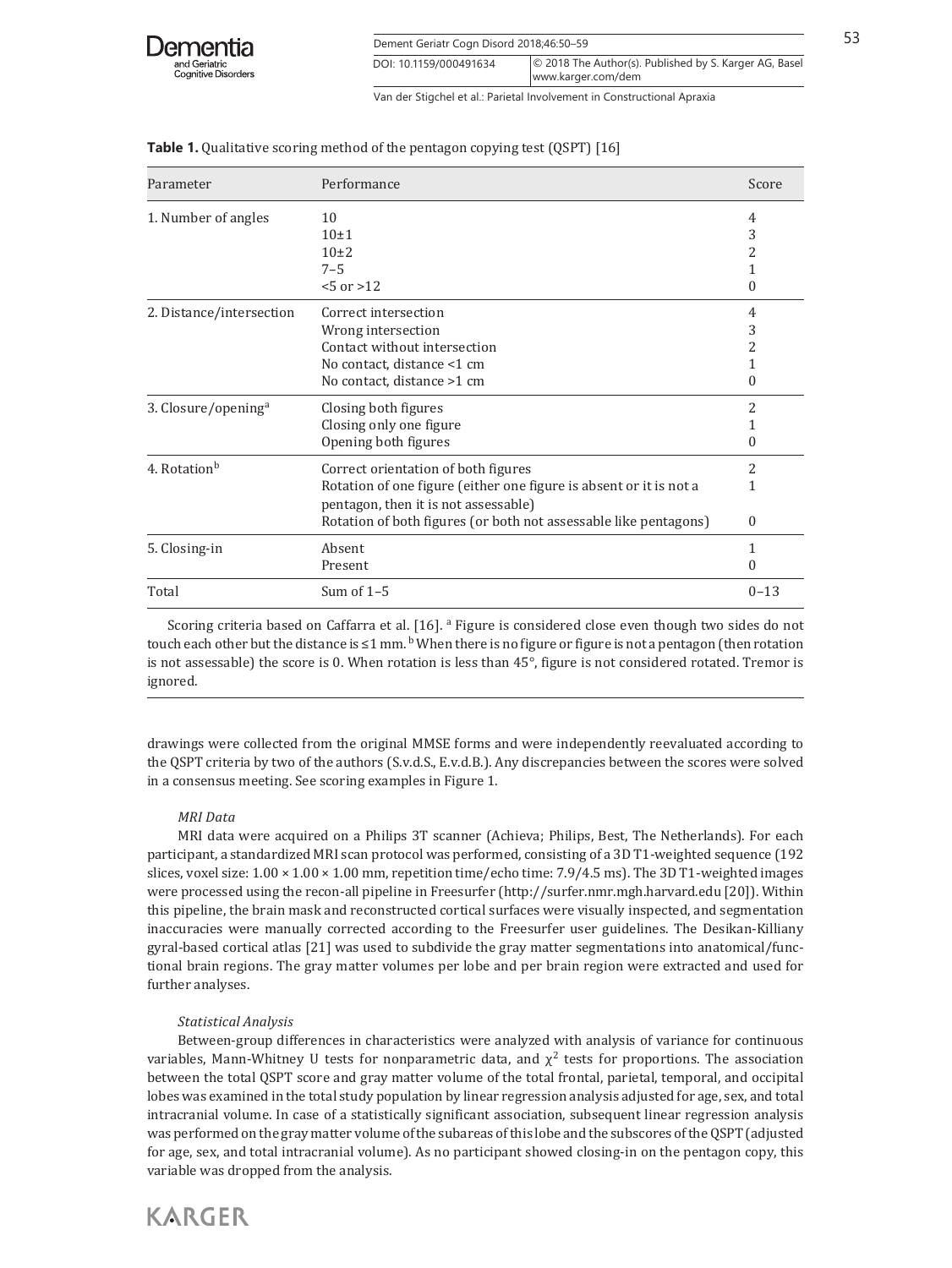

Dement Geriatr Cogn Disord 2018;46:50–59 54

| Dement Genati Count Disorti 2016,46.50-59 |                                                        |
|-------------------------------------------|--------------------------------------------------------|
| DOI: 10.1159/000491634                    | © 2018 The Author(s). Published by S. Karger AG, Basel |
|                                           | www.karger.com/dem                                     |

Van der Stigchel et al.: Parietal Involvement in Constructional Apraxia



**Fig. 1.** Scoring examples of the QSPT pentagon scoring system.

Further, a sensitivity analysis was performed on "classic" brain areas associated with Alzheimer type pathology (e.g., medial temporal lobe, precuneus) and measures of memory (Visual Association Test, RAVLT immediate and delayed recall). This way, we could determine whether the observed associations with the QSPT subscores are specific to constructional apraxia or due to a more general effect of disease severity. All analyses were performed with SPSS version 21 (IBM Corp.).

## **Results**

**KARGER** 

The characteristics of the study population are presented in Table 2. The aMCI and eAD patients were older than the SCC group  $(F(2, 83) = 2.17, p < 0.05)$ . The eAD group had a lower level of education ( $p = 0.03$ ). There was no significant between-group difference in sex  $(\chi^2(2) = 5.0, p = 0.08)$ . As expected, the MMSE score was significantly lower for the eAD group compared to aMCI and SCC ( $p < 0.01$ ). The mean MMSE score of 24.4 (SD 2.3) for the eAD patients indeed indicates early stage AD. The original dichotomous (correct/incorrect) scoring method of the pentagon copy results in a high percentage (>78%) of correct responses. There was no significant between group difference in total QSPT score  $(F(2, 83) = 1.49, p <$ 0.05).

## *Association between Gray Matter Volume and QSPT Pentagon Scoring*

The QSPT total score showed a significant association with parietal gray matter volume (adjusted standardized regression coefficient beta 0.39 (95% confidence interval 0.08 to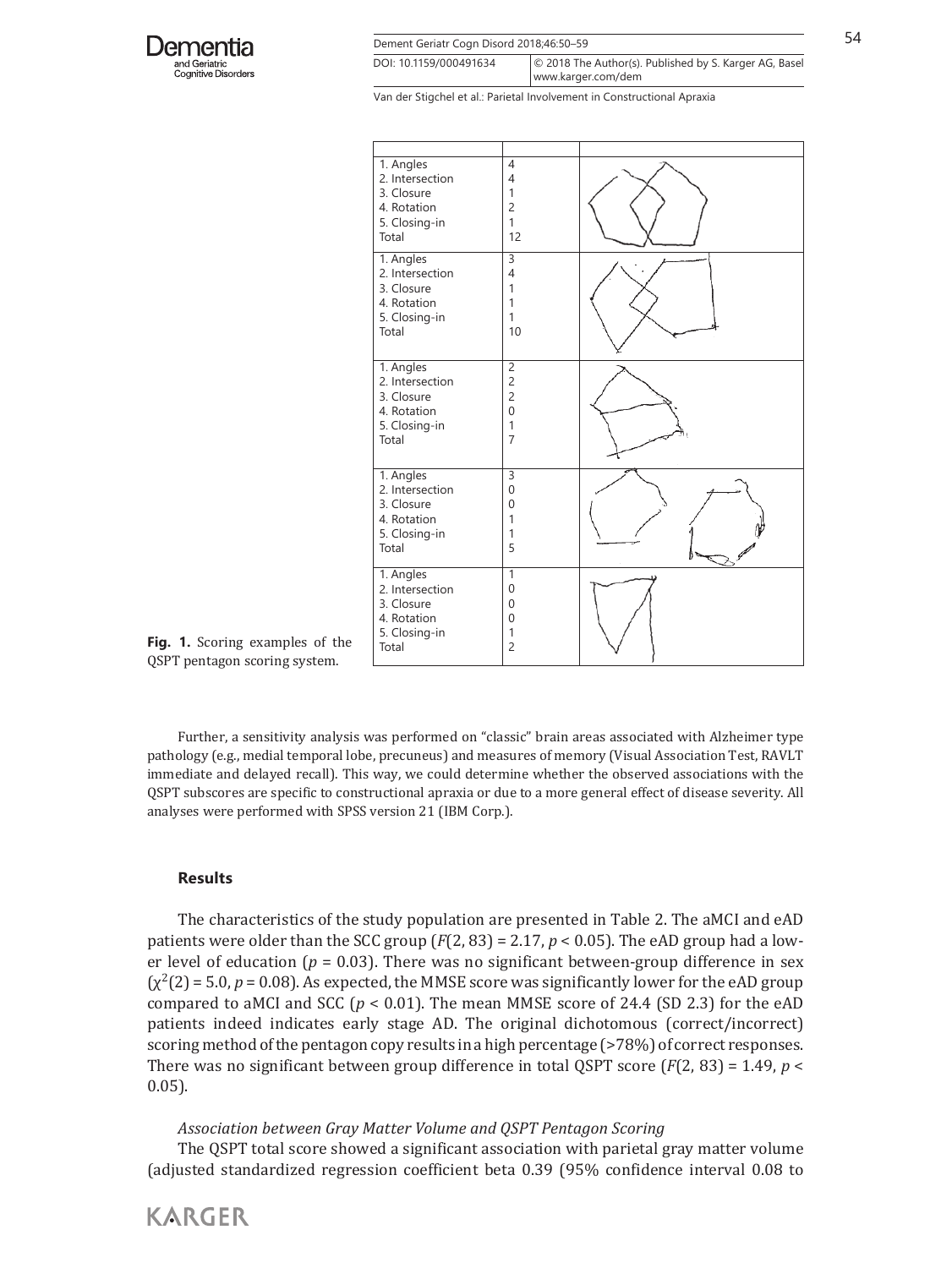| Dement Geriatr Cogn Disord 2018;46:50-59 |                                                                              |  |
|------------------------------------------|------------------------------------------------------------------------------|--|
| DOI: 10.1159/000491634                   | © 2018 The Author(s). Published by S. Karger AG, Basel<br>www.karger.com/dem |  |

|                                | <b>SCC</b>   | <b>MCI</b>     | AD           |
|--------------------------------|--------------|----------------|--------------|
| Subjects, n                    | 7            | 38             | 41           |
| Age, years                     | 69.3(8.4)    | 75.1 (8.6)     | 76.4 (8.2)   |
| Males                          | 6(86%)       | 16 (42%)       | 23 (56%)     |
| Education <sup>a</sup>         | 5.1(1.5)     | 5.2(1.3)       | 4.7(1.6)     |
| Median CDR score (IQR)         | $0.5(0-0.5)$ | $0.5(0.5-0.5)$ | $1(0.5-1.0)$ |
| <b>MMSE</b>                    | 28.9(0.7)    | 27.4(1.8)      | 24.4(2.3)    |
| Pentagon scoring               |              |                |              |
| Correct pentagon copy          | 6(86%)       | 34 (90%)       | 32 (78%)     |
| OSPT total (range 0-13)        | 11.9(1.5)    | 11.6(1.3)      | 10.9(2.1)    |
| Gray matter volumes (in % ICV) |              |                |              |
| <b>Frontal GMV</b>             | 10.6(1.3)    | 9.7(1.1)       | 9.4(1.2)     |
| Parietal GMV                   | 7.3(1.0)     | 6.6(0.7)       | 6.2(0.7)     |
| Temporal GMV                   | 6.7(0.7)     | 5.9(0.8)       | 5.5(0.7)     |
| Occipital GMV                  | 3.0(0.4)     | 2.7(0.3)       | 2.5(0.3)     |
|                                |              |                |              |

#### **Table 2.** Characteristics of the study sample

Data are means (SD) or *n* (%) unless otherwise specified. SCC, subjective cognitive complaints; AD, Alzheimer's disease, GMV, gray matter volume; CDR, Clinical Dementia Rating; IQR, interquartile range; MMSE, Mini-Mental State Examination; QSPT, qualitative scoring method for the pentagon copy test; MCI, mild cognitive impairment. <sup>a</sup> Education scored in 7 levels according to the Dutch system, 1 = less than primary school, 7 = university degree.

0.71, *p* < 0.01), but not with the gray matter volumes of the frontal, temporal, or occipital lobes (0.28 [–0.08 to 0.64]; 0.25 [–0.06 to 0.57]; 0.25 [–0.05 to 0.55], all *p* > 0.05). Table 3 shows the results of the linear regression analysis of the gray matter volume of the cortical subregions of the parietal lobe and the subscores of the QSPT. These analyses show that the superior, inferior, supramarginal, and postcentral parietal gray matter volumes are associated with the number of angles and the intersection scores of the pentagon copy (range 0.27 [0.01 to 0.53] to 0.45 [0.19 to 0.72],  $p < 0.05$ ). In addition, the supramarginal parietal gray matter volume is associated with rotation of the pentagon  $(0.30 \, [0.02 \, \text{to} \, 0.58], p < 0.05)$ , and the posterior cingulate gray matter volume shows an association with the intersection of the pentagon copy (0.29 [0.03 to 0.55], *p* < 0.05). The closure criterion of the QSPT was not associated with any of the parietal cortical subregions (range –0.17 [–0.48 to 0.14] to 0.10 [–0.16 to 0.36], all *p* > 0.05). Because of the ordinal nature of several of the QSPT variables, all analyses were repeated with ordinal regression analysis (PLUM). These analyses yielded highly similar results (data not shown).

## *Sensitivity Analyses*

**KARGER** 

The previously described results indicate an association between (cortical subregions of) the parietal lobe and the qualitative scoring criteria of the pentagon. As a sensitivity analysis, we additionally examined the association between brain regions that are typically affected in AD and measures of memory (Visual Association Test, RAVLT immediate and delayed recall). Indeed, the Visual Association Test is significantly associated with the volume of the precuneus (standardized regression coefficient 0.58 [0.30 to 0.88], *p* < 0.01) and the middle temporal (0.32 [0.03 to 0.59], *p* < 0.05) and parahippocampal volume (0.31 [0.05 to 0.53], *p* < 0.05), but also shows modest associations with the inferior temporal and fusiform gyrus (see Table 4). The RAVLT delayed recall test also shows specific associations with the precuneus (0.46 [0.20 to 0.73], *p* < 0.01), the superior, middle, and inferior temporal regions, and the volumes of the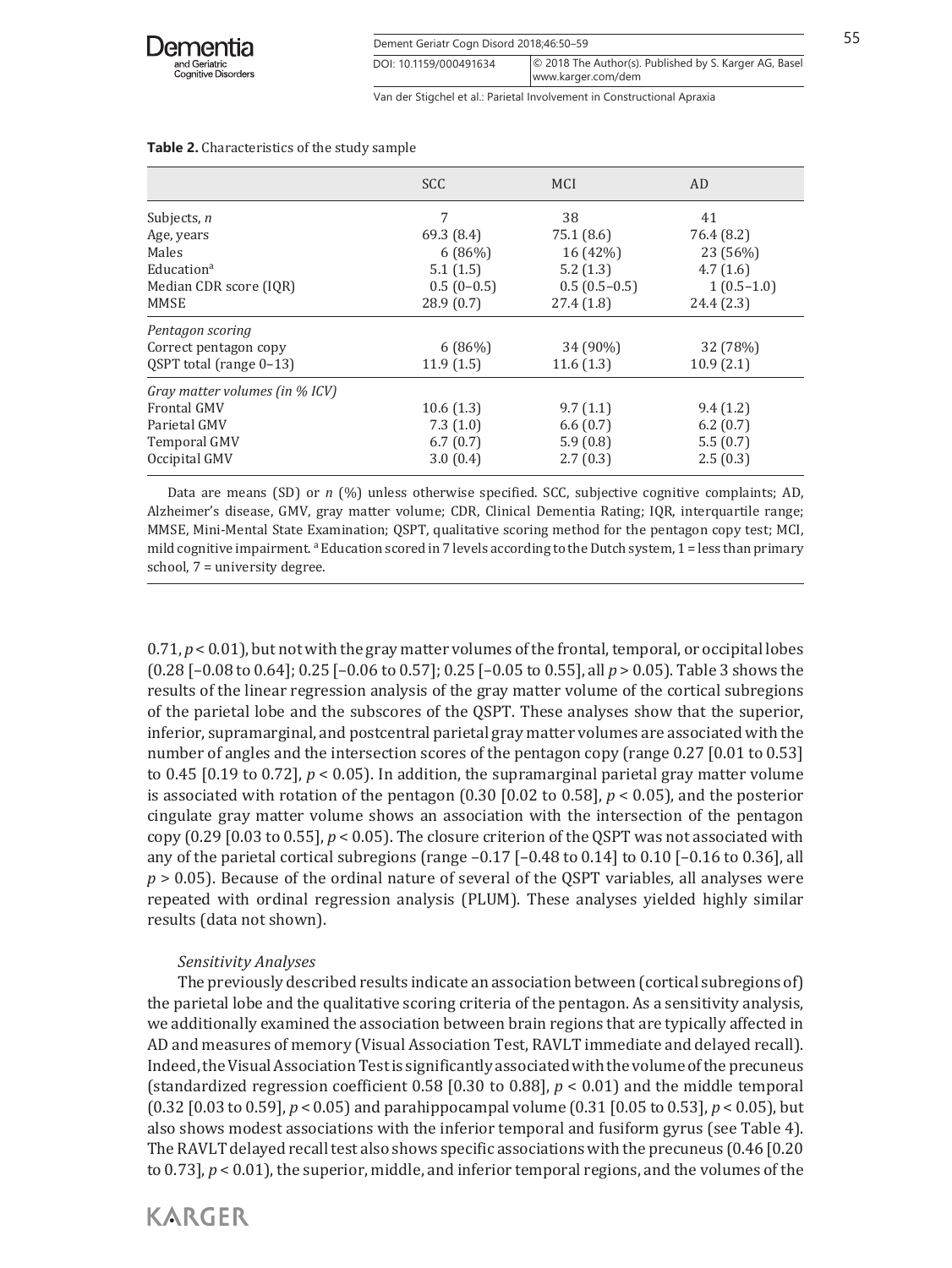| Dement Geriatr Cogn Disord 2018;46:50-59 |                                                                              |  |
|------------------------------------------|------------------------------------------------------------------------------|--|
| DOI: 10.1159/000491634                   | © 2018 The Author(s). Published by S. Karger AG, Basel<br>www.karger.com/dem |  |

|  |  |  | Table 3. Linear regression analysis of the gray matter volume in parietal subregions and QSPT pentagon scoring |  |  |  |
|--|--|--|----------------------------------------------------------------------------------------------------------------|--|--|--|
|--|--|--|----------------------------------------------------------------------------------------------------------------|--|--|--|

|                     | <b>OSPT</b> total                   | QSPT angles                        | <b>OSPT</b> intersection | OSPT closure                  | OSPT rotation          |
|---------------------|-------------------------------------|------------------------------------|--------------------------|-------------------------------|------------------------|
| Superior parietal   | $0.32$ (0.07 to $0.57$ )*           | $0.31$ (0.06 to 0.55) <sup>*</sup> | $0.31$ (0.06 to 0.56)*   | $0.10$ (-0.16 to 0.36)        | $0.16$ (-0.09 to 0.42) |
| Inferior parietal   | $0.18$ (-0.09 to 0.45)              | $0.27$ (0.01 to 0.53)*             | $0.28$ (0.02 to 0.55)*   | $-0.16$ ( $-0.44$ to $0.11$ ) | $0.10$ (-0.17 to 0.37) |
| Supramarginal       | $0.37$ (0.10 to $0.65$ )*           | $0.45$ (0.19 to 0.72) <sup>*</sup> | $0.39$ (0.11 to 0.66)*   | $-0.07$ ( $-0.36$ to 0.22)    | $0.30$ (0.02 to 0.58)* |
| Postcentral         | $0.28$ (-0.02 to 0.57)              | $0.33$ (0.04 to 0.62) <sup>*</sup> | $0.37$ (0.08 to 0.66)*   | $-0.12$ ( $-0.43$ to $0.18$ ) | $0.22$ (-0.07 to 0.51) |
| Precuneus           | $0.13$ (-0.17 to 0.44)              | $0.25$ (-0.05 to 0.55)             | $0.21$ (-0.09 to 0.52)   | $-0.17$ ( $-0.48$ to 0.14)    | $0.10$ (-0.21 to 0.40) |
| Posterior cingulate | 0.28( $0.02$ to $0.54$ <sup>*</sup> | $0.24$ (-0.02 to 0.49)             | $0.29$ (0.03 to 0.55)*   | $0.08$ (-0.19 to -0.35)       | $0.18$ (-0.08 to 0.44) |
| Isthmus cingulate   | $0.09$ (-0.20 to 0.39)              | $0.20$ (-0.08 to 0.49)             | $0.01$ (-0.29 to 0.30)   | $0.04$ (-0.26 to 0.34)        | $0.13$ (-0.16 to 0.42) |

Analyses adjusted for age, sex, and total intracranial volume. Data are standardized regression coefficients beta and 95% confidence interval. QSPT, qualitative scoring method for the pentagon copy test.  $* p < 0.05$ .

**Table 4.** Linear regression analysis of the association between gray matter volume and memory performance

|                             | RAVLT immediate                    | RAVLT delayed                      | Visual association test            |
|-----------------------------|------------------------------------|------------------------------------|------------------------------------|
| Parietal gray matter volume |                                    |                                    |                                    |
| Superior parietal           | $0.23$ (-0.03 to 0.50)             | $0.18$ (-0.05 to 0.41)             | $0.08$ (-0.17 to 0.33)             |
| Inferior parietal           | $0.51$ (0.26 to 0.78)**            | $0.26$ (0.02 to 0.50) <sup>*</sup> | $0.24$ (-0.07 to 0.50)             |
| Supramarginal               | $0.42$ (0.15 to 0.71)**            | $0.14$ (-0.12 to 0.40)             | $-0.01$ ( $-0.29$ to 0.26)         |
| Postcentral                 | $0.37$ (0.08 to 0.68)*             | $0.21$ (-0.06 to 0.48)             | $0.25$ (-0.03 to 0.53)             |
| Precuneus                   | $0.58$ (0.30 to 0.88)**            | $0.46$ (0.20 to 0.73)**            | $0.57$ (0.30 to 0.53)**            |
| Posterior cingulate         | $0.15$ (-0.12 to 0.42)             | $0.17$ (-0.07 to 0.41)             | $0.10$ (-0.15 to 0.35)             |
| Isthmus cingulate           | $0.19$ (-0.11 to 0.49)             | $0.14$ (-0.12 to 0.41)             | $0.16$ (-0.12 to 0.44)             |
| Temporal gray matter volume |                                    |                                    |                                    |
| Superior temporal           | $0.59$ (0.03 to 0.86)**            | $0.30$ (0.03 to 0.57) <sup>*</sup> | $0.22$ (-0.07 to 0.49)             |
| Middle temporal             | $0.50$ (0.22 to 0.80)**            | $0.36$ (0.09 to 0.64) <sup>*</sup> | $0.32$ (0.03 to 0.59)*             |
| Inferior temporal           | $0.42$ (0.13 to $0.68$ )**         | 0.40 (0.13 to 0.64)**              | $0.30$ (0.02 to 0.54) <sup>*</sup> |
| Fusiform                    | $0.38$ (0.12 to 0.67)**            | $0.18$ (-0.07 to 0.45)             | $0.27$ (0.01 to $-0.54$ )*         |
| Transverse temporal         | $0.25$ (0.01 to 0.49) <sup>*</sup> | $0.15$ (-0.07 to 0.38)             | $0.18$ (-0.05 to 0.40)             |
| Entorhinal                  | $0.17$ (-0.06 to 0.40)             | $0.22$ (0.01 to 0.43) <sup>*</sup> | $0.09$ (-0.08 to 0.27)             |
| Parahippocampal             | $0.49$ (0.22 to 0.73)**            | $0.45$ (0.22 to 0.68)**            | $0.31$ (0.05 to 0.53) <sup>*</sup> |

Analyses adjusted for age, sex, and total intracranial volume. Data are standardized regression coefficients beta and 95% confidence interval. RAVLT, Rey Auditory Verbal Learning Test. \* *p* < 0.05, \*\* *p* < 0.01.

entorhinal and parahippocampal regions (range of standardized regression coefficients 0.22 [0.01 to 0.43] to 0.40 [0.13 to 0.64], all *p* < 0.05). The RAVLT immediate recall test showed association with a wider range of both parietal and temporal areas (Table 4), possibly indicating additional involvement of other (nonmemory) processes, such as attention and executive functioning.

# **Discussion**

**KARGER** 

Deficits in copying can occur after both frontal and parietal damage. The aim of the present study was to correlate the different categories of errors on the pentagon drawing to neural correlates. We used a novel method to categorize different possible errors in copying, the QSPT [16].

Results showed that the total score of the QSPT was specifically associated with parietal gray matter volume and not with frontal, temporal, and occipital gray matter volume. Results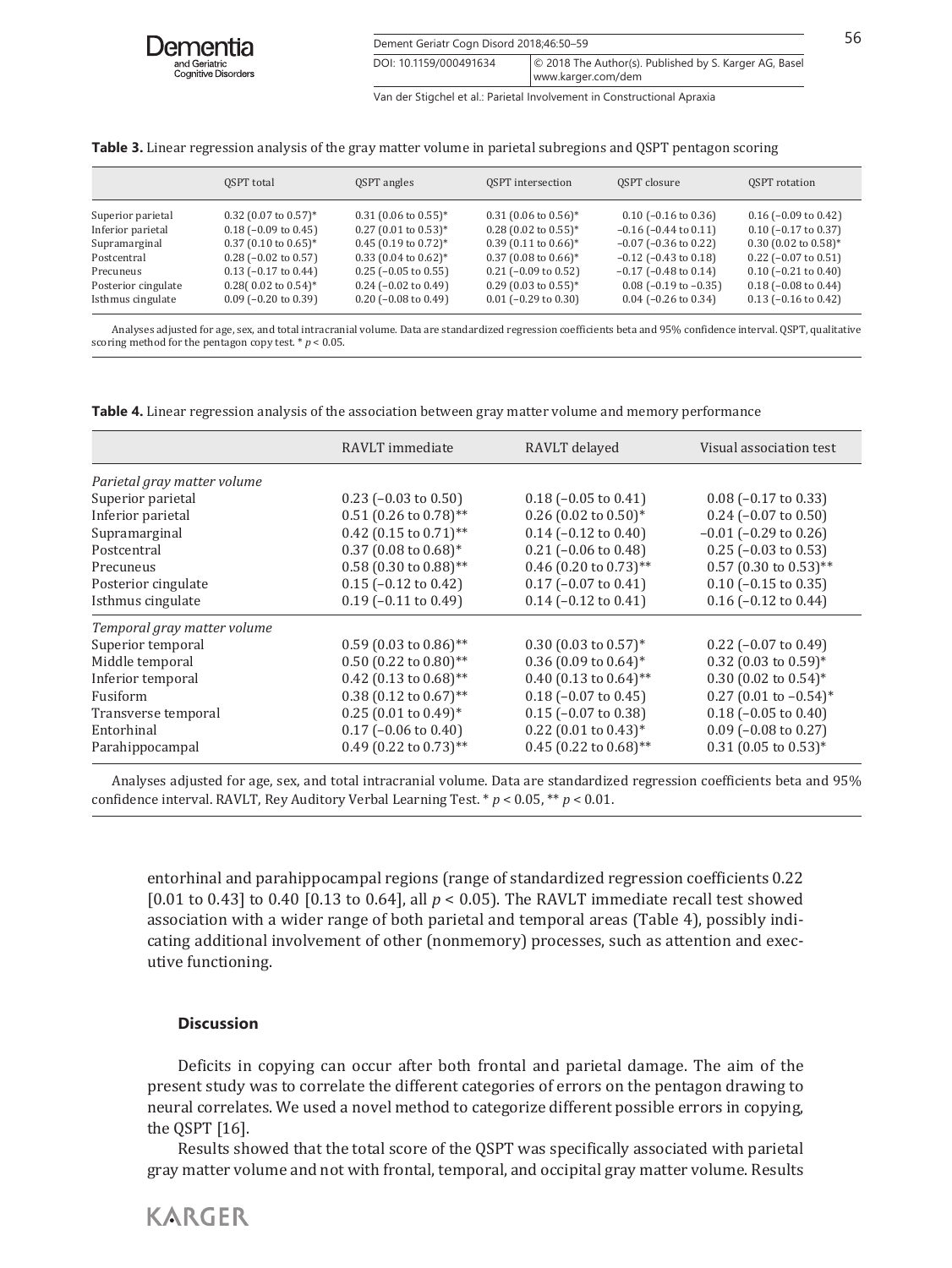



Dement Geriatr Cogn Disord 2018;46:50–59 57 www.karger.com/dem DOI: 10.1159/000491634 © 2018 The Author(s). Published by S. Karger AG, Basel

Van der Stigchel et al.: Parietal Involvement in Constructional Apraxia

from overall performance on the pentagon task have until now been inconsistent (and focused specifically on patients with Parkinson's disease), with one study pointing specifically to gray matter volume in the frontal cortex [22] and another study revealing additional temporoparietal involvement [23]. Importantly, these studies did not look at the different categories of errors. We included patients with different neural disorders and/or cognitive complaints to ensure a wide range of gray matter volumes on MRI.

The QSPT provides a fine-grained categorization of errors. When examining the correlation of the different categories with gray matter volume, we only observed clear associations with parietal regions. Although the closure criterion was not associated with any region, the number of angles and the intersection score were associated with various subregions of the parietal cortex. The rotation score was the only category that was associated with one parietal region, namely the supramarginal parietal cortex. The validity of these results was supported by a sensitivity analysis in which we observed an association between brain regions that are typically affected in AD and measures of memory, indicating that the observed association with the QSPT subscores are specific to constructional apraxia and not due to a more general effect of disease severity.

Of the various categories of errors, the correct number of angles is of particular interest. Previous studies using the QSPT have observed that the number of angles is able to distinguish dementia with Lewy bodies from AD [6, 17]. Mitolo et al. [17] claim that correct copying of the number of errors requires subjects to generate a visual image of the image stored in semantic memory. Although this is an interesting suggestion, it is difficult to understand how such a mechanism would be specific to the number of angles and not be reflected in a correct intersection or a correct closure. Furthermore, our study has revealed that performance on the correct number of angles has the same neural correlates as the intersection score.

Given the strong involvement of the posterior parietal cortex in accounting for the different categories of errors, one interesting hypothesis to explain the copying deficits observed in our study was proposed by Russell et al. [3]. They proposed that constructional apraxia can be attributed to the failure to integrate visual information correctly from one fixation to the next, a process called "spatial remapping." To process visual information, the visual system redirects the high-acuity fovea to objects of interest in the visual field by rapidly moving the eyes, i.e. saccades. Although saccades dramatically alter the visual input, we subjectively experience a stable visual world, that is, a world in which items of interest are available for processing both before and after a saccade [24, 25]. Therefore, with each new fixation, our brain has to integrate the old and new retinal images with information about the current eye position and the magnitude and direction in which gaze was displaced by the most recent saccade. The saving, updating, and relocalization of the different parts of a visual scene, referred to as spatial remapping, allows us to accurately determine the location of external targets and generate eye or limb movements to these targets [26, 27]. This process has been particularly linked to the posterior parietal cortex [28]. After damage to the posterior parietal cortex, patients have difficulties in spatial remapping [3, 29, 30], which might result in difficulties on a copying task. In such a task, spatial information about a figure has to be maintained across saccades, as copying requires the execution of saccades between the original figure and the participant's drawing. When spatial information is lost across saccades, the construction of the original figure is lost, resulting in a loss of memory for the correct number of angles and the correct rotation. Furthermore, a loss of the relation between the two individual pentagons across saccades will result in an incorrect intersection between the two figures. The only category that was not specific to a neural region, the closure criterion, might then only require object memory. Good performance on this criterion only involves memory that the objects need to be closed, and no spatial information.



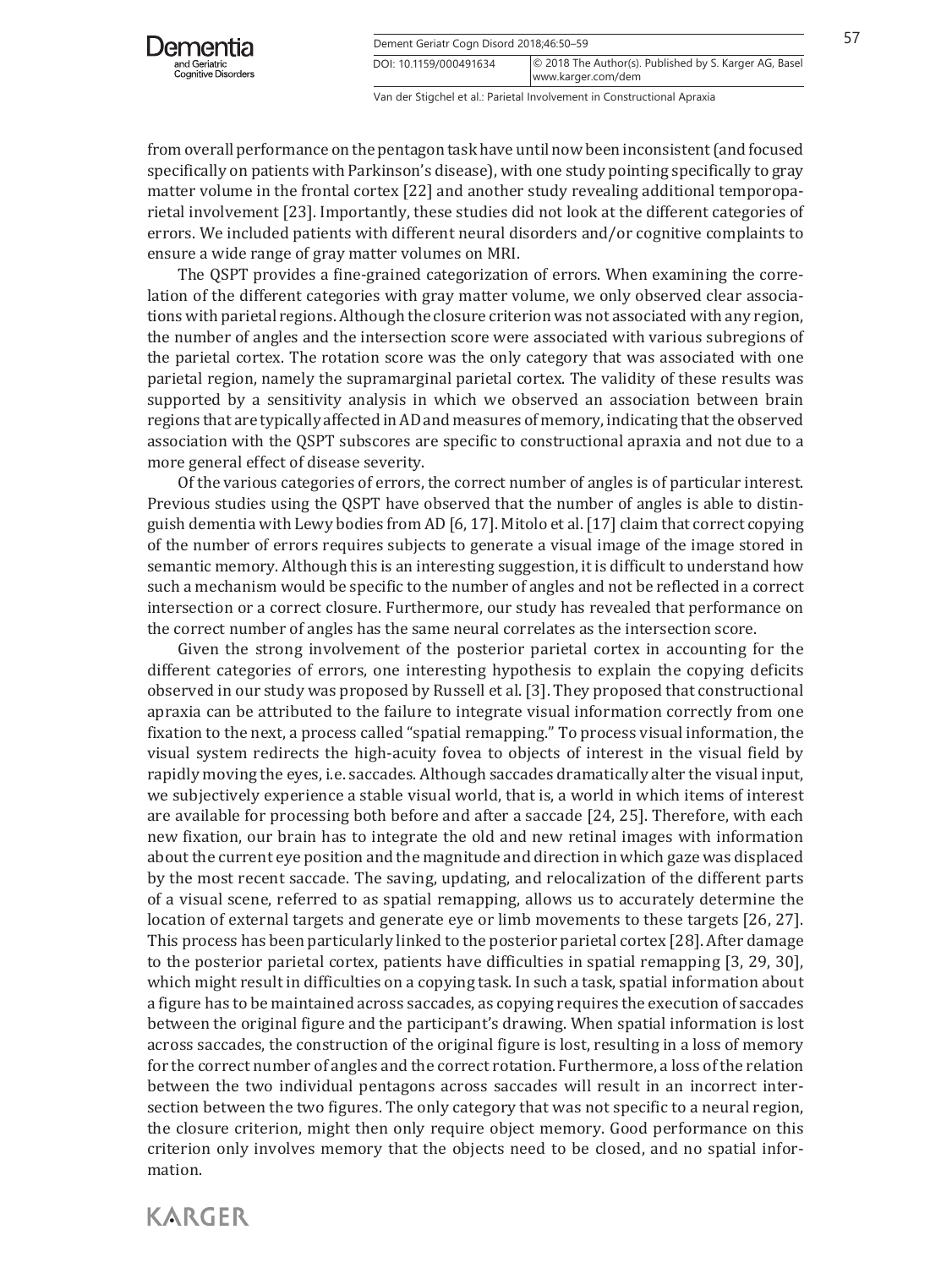

| Dement Geriatr Cogn Disord 2018;46:50-59 |                                                                              | 58 |
|------------------------------------------|------------------------------------------------------------------------------|----|
| DOI: 10.1159/000491634                   | © 2018 The Author(s). Published by S. Karger AG, Basel<br>www.karger.com/dem |    |

Although we aimed to include a wide range of gray matter atrophy by including persons with SCC, MCI, and early dementia due to AD, it might be that the current findings are specific to the current sample. Most importantly, we included AD patients in a relatively early stage of their disease. This could have influenced the fact that we only observed associations with parietal areas. For instance, we excluded one category of errors, namely closing-in, as these errors were not observed in our sample. Interestingly, errors in closing-in have been associated with frontal dysfunction [e.g., 31], although these errors of closing-in were not observed in the pentagon copying task but on other, more elaborate, copying tasks. As our study was specific to the relatively simple pentagon copying task, our results might not generalize to tasks tapping into more complex visuoconstruction, such as the Rey Complex Figure Task. Further, our groups were not equally large, with only 7 patients with SCC, compared to the much larger groups of patients with MCI and early dementia due to AD (both around 40). It is therefore important to note that our study was not aimed at comparing performance between these groups, but rather focused on the neural correlates of the different types of copying errors. Finally, our diagnoses of AD were not supported by biomarker evidence of Alzheimer's pathology.

As mentioned earlier, constructional apraxia is not a uniform deficit. The current study has revealed that the pentagon copying task is specifically sensitive to parietal damage and might therefore be a too simple task to grasp the full spectrum of possible drawing errors as a result of neurodegenerative gray matter atrophy. We have shown that a more fine-grained analysis of the errors in this task reveals that the intersection score and the number of angles share their underlying neural correlates and are associated with specific subregions of the parietal cortex.

## **Appendix**

Members of the Utrecht Vascular Cognitive Impairment (VCI) Study Group involved in the present study (in alphabetical order by department).

University Medical Center Utrecht, the Netherlands, Department of Neurology: G.J. Biessels, C. Maher, S.M. Heringa, L.J. Kappelle, Y.D. Reijmer, J. Verwer; Department of Radiology/Image Sciences Institute: J. de Bresser; Department of Geriatrics: H.L. Koek; Hospital Diakonessenhuis Zeist, the Netherlands: M. Hamaker, R. Faaij, M. Pleizier, E. Vriens; Erasmus MC University Medical Center, the Netherlands, Department of Neurology: E. van den Berg.

## **Disclosure Statement**

There are no conflicts of interest.

## **References**

- 1 Guérin F, Ska B, Belleville S: Cognitive processing of drawing abilities. Brain Cogn 1999;40:464–478.
- 2 Hier DB, Mondlock J, Caplan LR: Recovery of behavioral abnormalities after right hemisphere stroke. Neurology 1983;33:345–350.
- 3 Russell C, Deidda C, Malhotra P, Crinion JT, Merola S, Husain M: A deficit of spatial remapping in constructional apraxia after right-hemisphere stroke. Brain 2010;133:1239–1251.
- 4 Ala TA, Hughes LF, Kyrouac GA, Ghobrial MW, Elble RJ: Pentagon copying is more impaired in dementia with Lewy bodies than in Alzheimer's disease. J Neurol Neurosurg Psychiatry 2001;70:483–488.
- 5 Parsey CM, Schmitter-Edgecombe M: Quantitative and qualitative analyses of the clock drawing test in mild cognitive impairment and Alzheimer disease: evaluation of a modified scoring system. J Geriatr Psychiatry Neurol 2011;24:108–118.